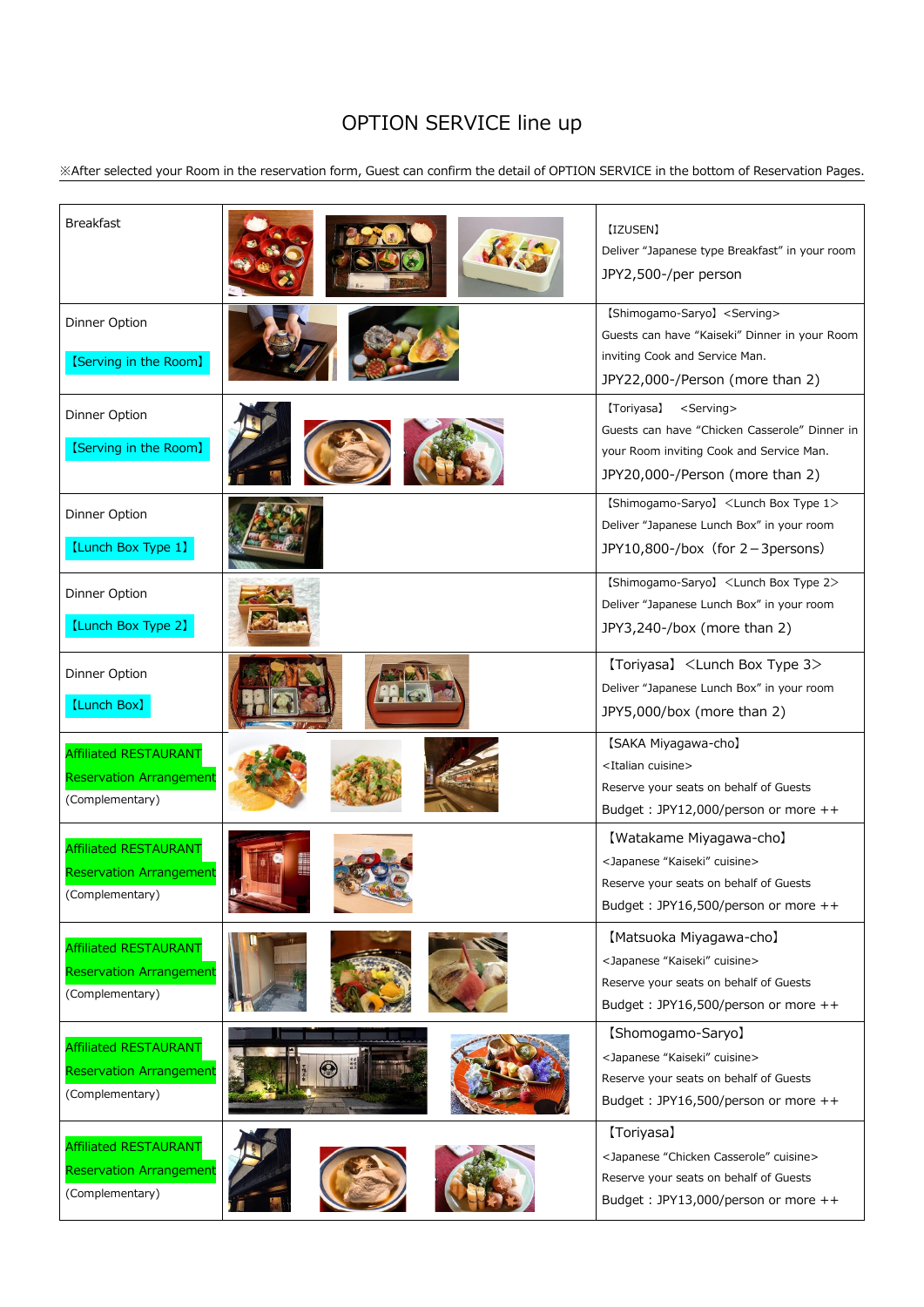| <b>Affiliated RESTAURANT</b><br><b>Reservation Arrangement</b><br>(Complementary)<br><b>Affiliated RESTAURANT</b><br><b>Reservation Arrangement</b> |                                               | [Nishimura Gion]<br><japanese "kaiseki"="" cuisine=""><br/>Reserve your seats on behalf of Guests<br/>Budget: JPY12,000/person or more <math>++</math><br/>[Mikuni Gion]<br/><japanese "western"="" cuisine=""><br/>Reserve your seats on behalf of Guests</japanese></japanese> |
|-----------------------------------------------------------------------------------------------------------------------------------------------------|-----------------------------------------------|----------------------------------------------------------------------------------------------------------------------------------------------------------------------------------------------------------------------------------------------------------------------------------|
| (Complementary)<br><b>Affiliated RESTAURANT</b>                                                                                                     |                                               | Budget: JPY14,500/person or more $++$<br>[Nakahiko Gion]                                                                                                                                                                                                                         |
| <b>Reservation Arrangement</b><br>(Complementary)                                                                                                   |                                               | <japanese "steak"="" cuisine="" style=""><br/>Reserve your seats on behalf of Guests<br/>Budget: JPY16,500/person or more <math>++</math></japanese>                                                                                                                             |
| <b>Affiliated RESTAURANT</b><br><b>Reservation Arrangement</b><br>(Complementary)                                                                   |                                               | [Hoshi-Tsuki-Yo]<br>< "Chinese / Sichuan" cuisine><br>Reserve your seats on behalf of Guests<br>Budget: JPY8,800/person or more $++$                                                                                                                                             |
| <b>OTHER Arrangement</b><br><geisha place=""><br/>(Complementary)</geisha>                                                                          |                                               | [Miyagawa-Cho] < Weekday ><br>Arrange your reservation to enjoy Dinner with<br>Geisha at Geisha house (excl. meals, beverages,<br>and so forth)                                                                                                                                  |
| <b>OTHER Arrangement</b><br><geisha place=""><br/>(Complementary)</geisha>                                                                          |                                               | Budget: JPY35,000/Geisha<br>[Miyagawa-Cho] <sat. holiday="" sun.=""><br/>Arrange your reservation to enjoy Dinner with<br/>Geisha at Geisha house (excl. meals, beverages,<br/>and so forth)</sat.>                                                                              |
|                                                                                                                                                     |                                               | Budget: JPY40,000/Geisha                                                                                                                                                                                                                                                         |
| <b>OTHER Arrangement</b><br>[Souvenir]                                                                                                              |                                               | [Mann Gion] < Cheese cakes><br>Arrange purchase Cheese Cake made at Geisha<br>house as Souvenir                                                                                                                                                                                  |
| <b>OTHER Arrangement</b><br>[Souvenir]                                                                                                              |                                               | Budget: $JPY2,592/box++$<br>[IKEUCHI Organic] <towels><br/>Arrange purchase Towels Utilizing at CAMPTON<br/>as Souvenir<br/>Budget: <math>JPY3,190/box++</math></towels>                                                                                                         |
| <b>OTHER Arrangement</b><br>[Souvenir]                                                                                                              |                                               | [Ebisu] <tsukudani><br/>Arrange purchase the package of Japanese<br/>traditional meals, called Tsukudani, as Souvenir<br/>Budget: JPY1,296-/set or more <math>++</math></tsukudani>                                                                                              |
| <b>OTHER Arrangement</b><br>[Souvenir]                                                                                                              |                                               | [Ippo-do] <japanese a="" set="" tea=""><br/>Arrange purchase the package of Japanese Tea,<br/>Drip type of Japanese Tea Bugs, as Souvenir<br/>Budget: <math>JPY2,916-/set++</math></japanese>                                                                                    |
| <b>OTHER Arrangement</b><br>[Souvenir]                                                                                                              | Matcha<br>To-Go<br>Packets<br>$\frac{1}{148}$ | [Ippo-do] <japanese a="" set="" tea=""><br/>Arrange purchase the package of Japanese Tea,<br/>Stick type of Maccha Tea, as Souvenir<br/>Budget: JPY1,296-/set <math>++</math></japanese>                                                                                         |
| <b>OTHER Arrangement</b><br>(Complementary)                                                                                                         |                                               | [Ebisu-Ya] <rickshow><br/>60 Munites (Higashiyama Course)<br/>Budget: JPY17,500-/person ++</rickshow>                                                                                                                                                                            |